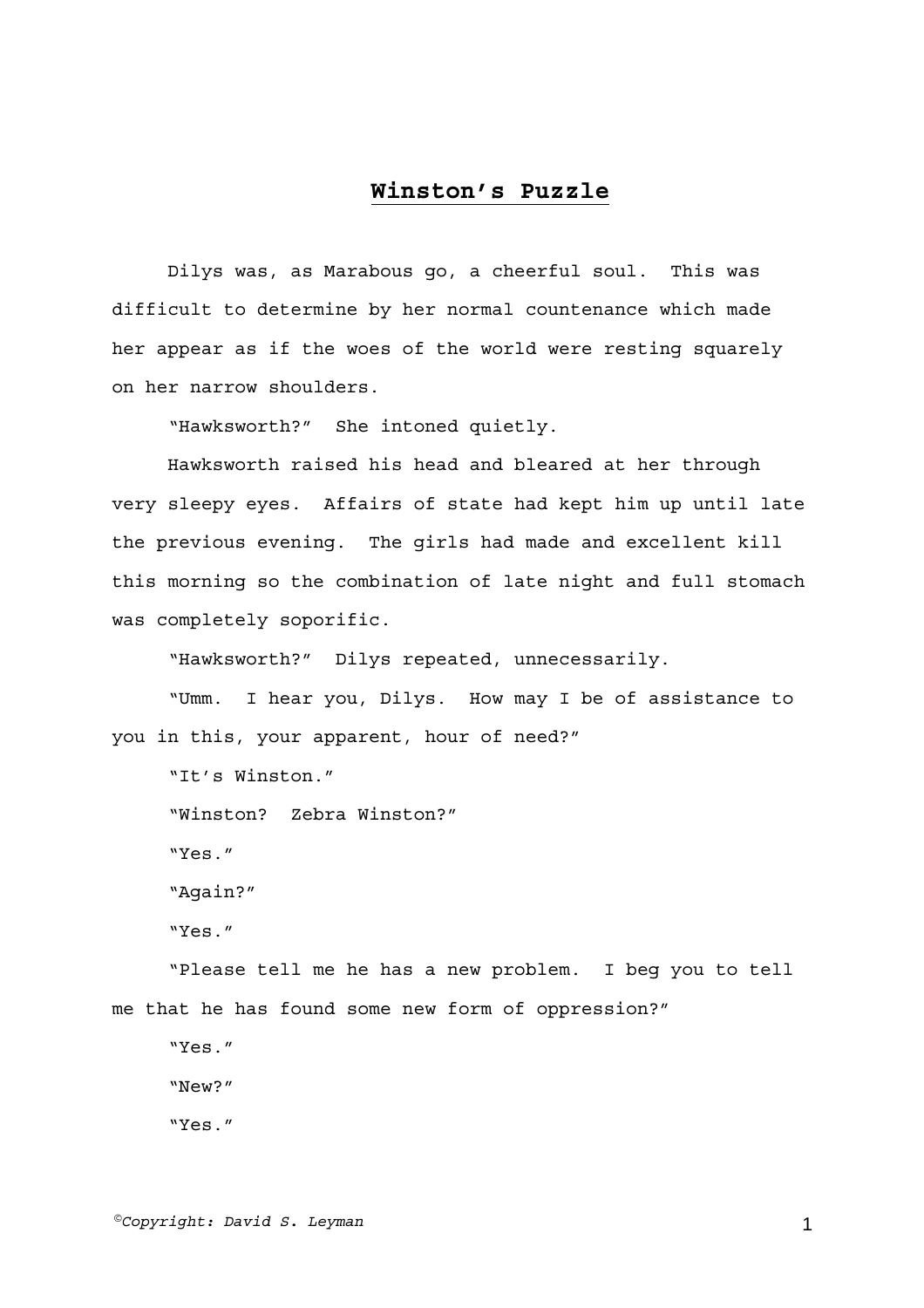"Oh, goody. Do tell."

"He wishes to tell you himself."

"Dilys. Winston is a paranoid individual. What was his last theme? Oh, yes. How do they, the Zebra kin, know when it is their turn to be selected for the Royal Lunch? Like there's some sort of rotation for this."

"Well, actually, your Highness, there is. The girls do tend to rotate to keep things even and so as not to show favouritism. Of course, this also dependes on the migrations. Sometimes the Wildebeest have to donate more because of their long-term absence. It's only fair. Besides, they get a lot of sick ones in that crowd."

Hawksworth knew that the annual migrations had started and wondered how Gardner would get on this year. He wasn't getting any younger, 'like all of us' and it was a very long journey for the poor old fellow. He hoped he wouldn't get into trouble on the way. He had heard terrible tales of the crocodiles up at the great wet crossing. Perhaps he should go north and speak with Nathan about it.

"Sire?"

"Sorry, Dilys. Wandered off a mite there. Thinking about Gardner and that awful trip the lad takes each year. Crocodiles and such, you know."

"Quite. Gardner is well used to it and feels the need to look after some of the youngsters en route, as it were."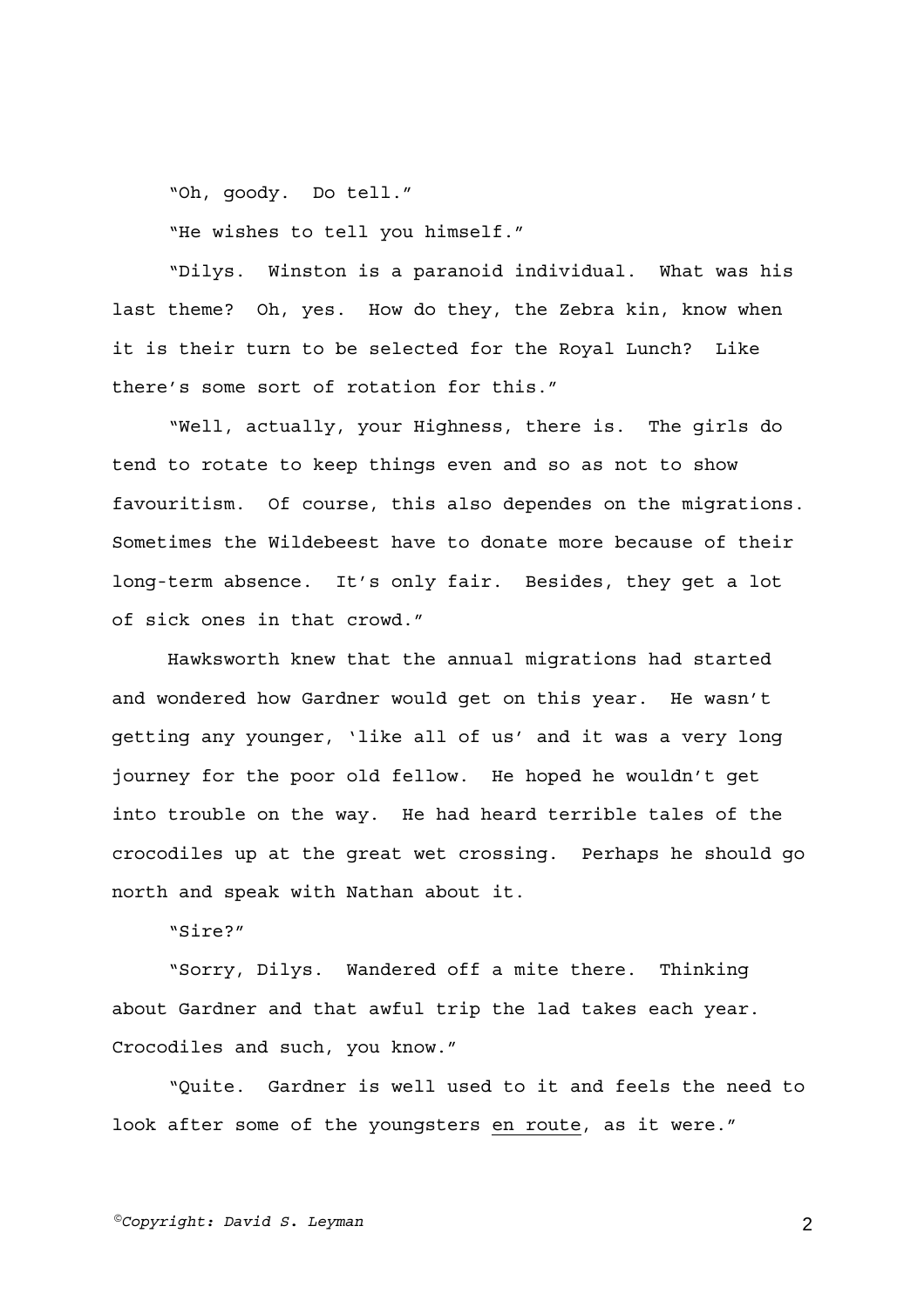"Absolutely. Winston, you say? Feels the need for assurance about the fate of the universe, does he?"

"I know not, Sire. He will only speak to you on the matter. He says it is of a delicate and personal nature such that you might understand but few others would."

"Oh, dear. Is he alone?"

"He is. Very fearful, but alone."

"He has more courage than I had thought of him." Hawksworth sighed. "Show the lad in, Dilys, if you would be so kind?"

"Certainly, Sire."

#

Hawksworth had re-arranged himself into a more regal, he fancied, pose and adjusted his face into what he rather thought to be a benign and kindly expression.

Winston entered, looking this way and that but, mostly, behind. He turned and faced Hawksworth and misunderstood the expression to be one of extreme hunger. He almost fainted.

Hawksworth noticed the knees wobble a touch and strove to reassure Winston.

"Please--Winston, is it? Winston, dear chap. Do relax. Can't have you all edgy before lunch, can we?" 'Damn!' Hawksworth thought. 'Must try and choose the words a tad more carefully.'

Winston's eyes had gone big and round and he snuffled a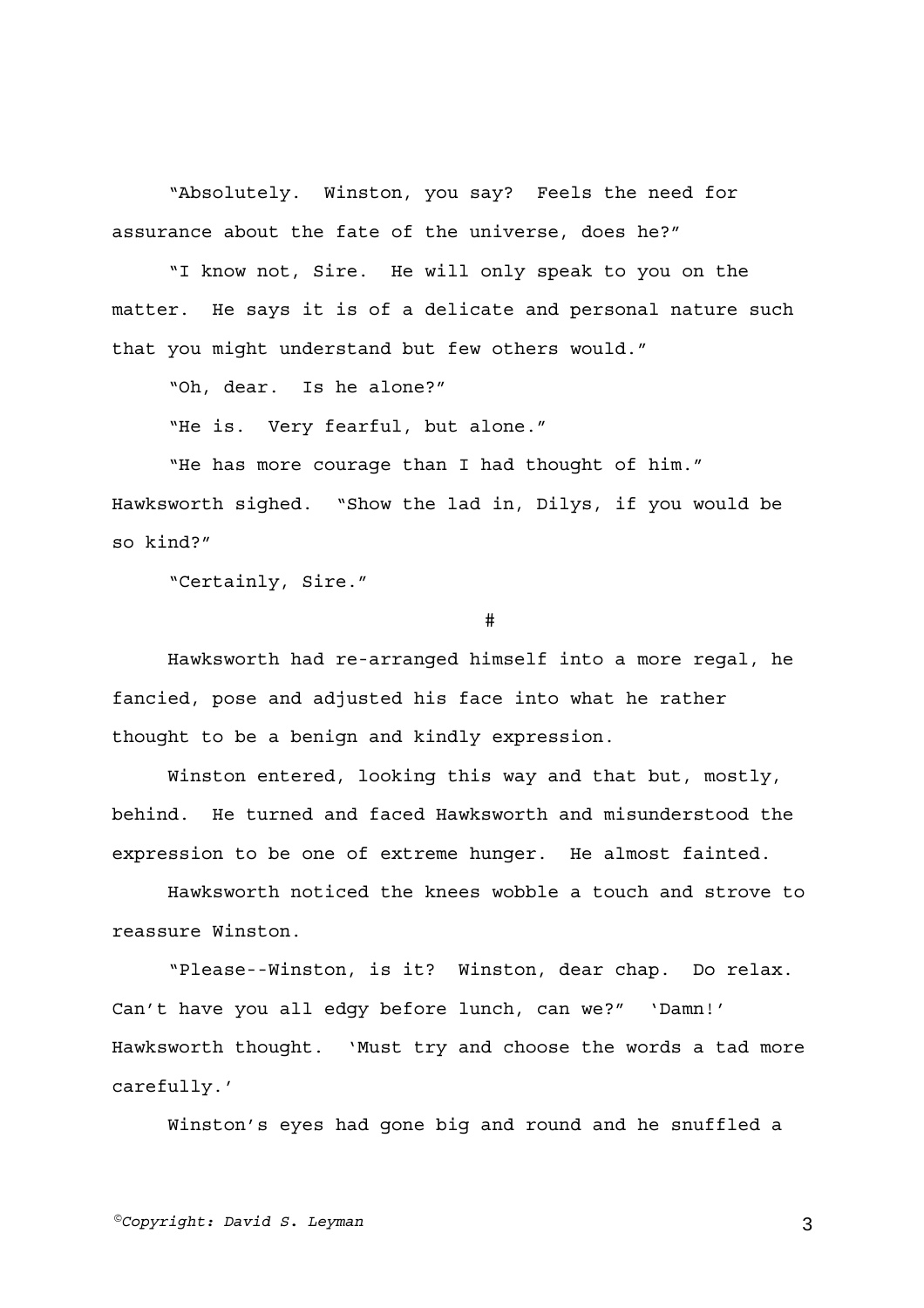touch in fear but held himself from running away.

"Just a little joke, old fellow. Do try to relax and pour it all out."

Winston peered around to assure himself that they were, in fact, all alone. "Well, Sire, it's like this, see. I ain't up to speed on the old courtly type talk an' all that, am I? But I'll jist put over what it is, if I can, without all the 'thees' an' 'thous', kinda thing, see?"

"Make yourself at home, old thing. Just pour it out as best you see fit." Hawksworth found himself surveying Winston's throat and wondered how long it would take before he was sorely tempted into applying a death grip on it.

Winston looked around nervously. "Well, see, it's like this, see. I was wondering, kind've thing, about what I am, wasn't I?"

"You are, in fact, a Zebra, Winston. There are, you know, different types of Zebra. But you are definitely one of those types." Hawksworth wasn't sure what the different types of Zebra called themselves and refrained from mentioning that they all tasted the same. Quashing that, somewhat uncharitable thought, he went on "Were you pondering the possibility that you are a Hartebeest, or something of that ilk?"

"Oh, now, your Highness, I ain't nothing in the least like a dreadful Hartebeest, so to speak, ain't it? No. No.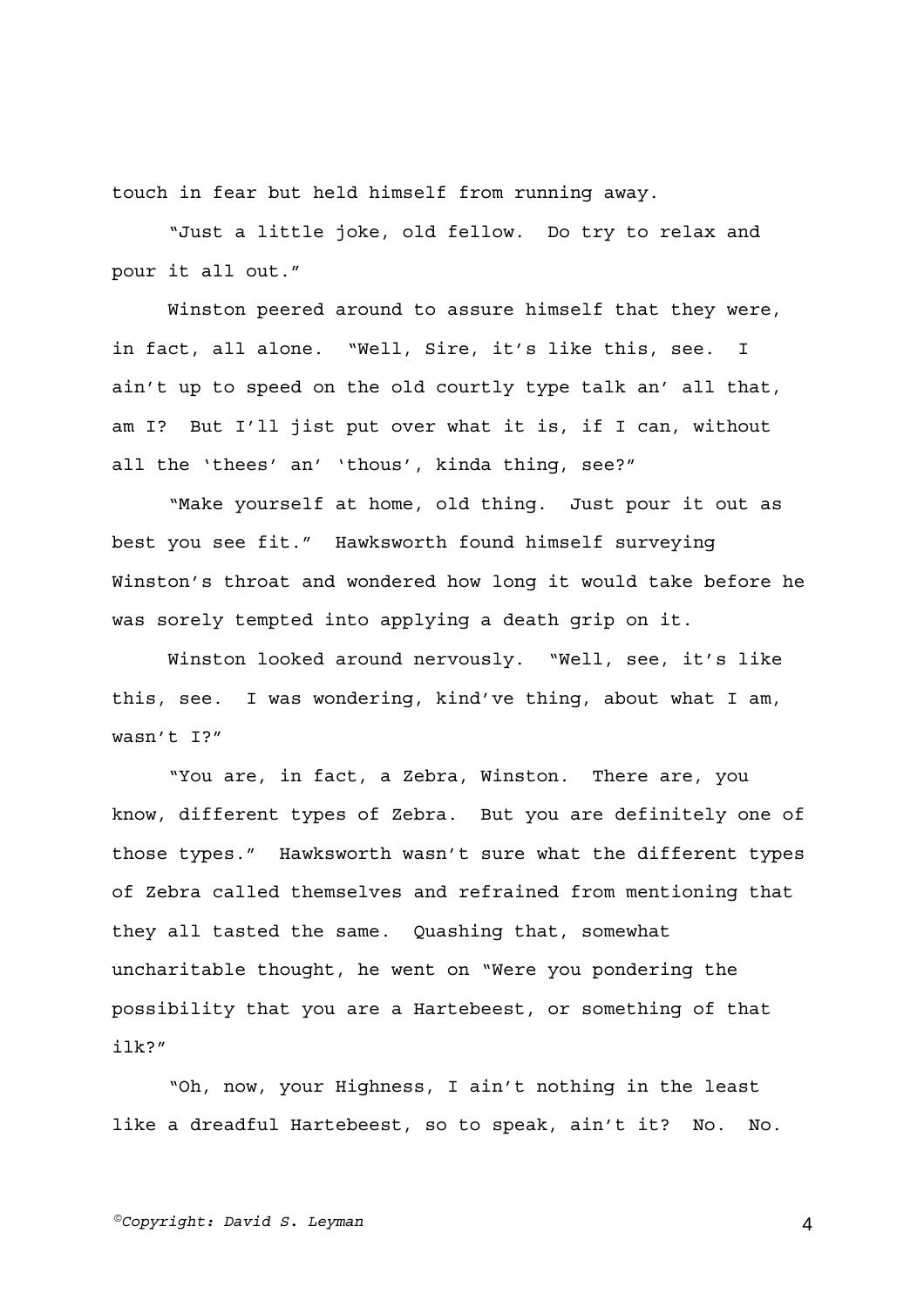I knows what I'm a Zebra."

Hawksworth cringed at the grammar. For some reason educating Zebra was like plaiting smoke. He must have a word with Monty and Tristan, the ant-eaters, about that. They seemed to know more than was good for them. Must have something to do with having an incredibly boring diet. He could imagine the post-priapal conversation "Damn, I'm stuffed--must've had two or three hundred thousand of the little buggers. Tongue's just about had it, don'tcha know?"

"Yerss. Like I said, it's a bit more kind've personal like than that, ain't it?"

"Well, I'm not sure how much further I can go in my help. Perhaps you could explain a little more, shall we say, deeply?" Hawksworth was getting bored; Winston's throat was looking more and more tempting as time went by. He took a very long and leisurely breath to compose himself.

"Right you are, Guv...er...your Highness. Well, see, it's like this, ain't it. What I don't know is this. Am I white with black stripes or, do you reckon, I'm black with white stripes?"

"Well. Um. Well. Off the top of my head, as it were, I'd say, er-um, well." Hawksworth rapidly cogitated the situation and, discreetly, studied Winston.

"Uh, Winston, old thing. I have to wonder, does it make any difference? Really? You will still be the same person,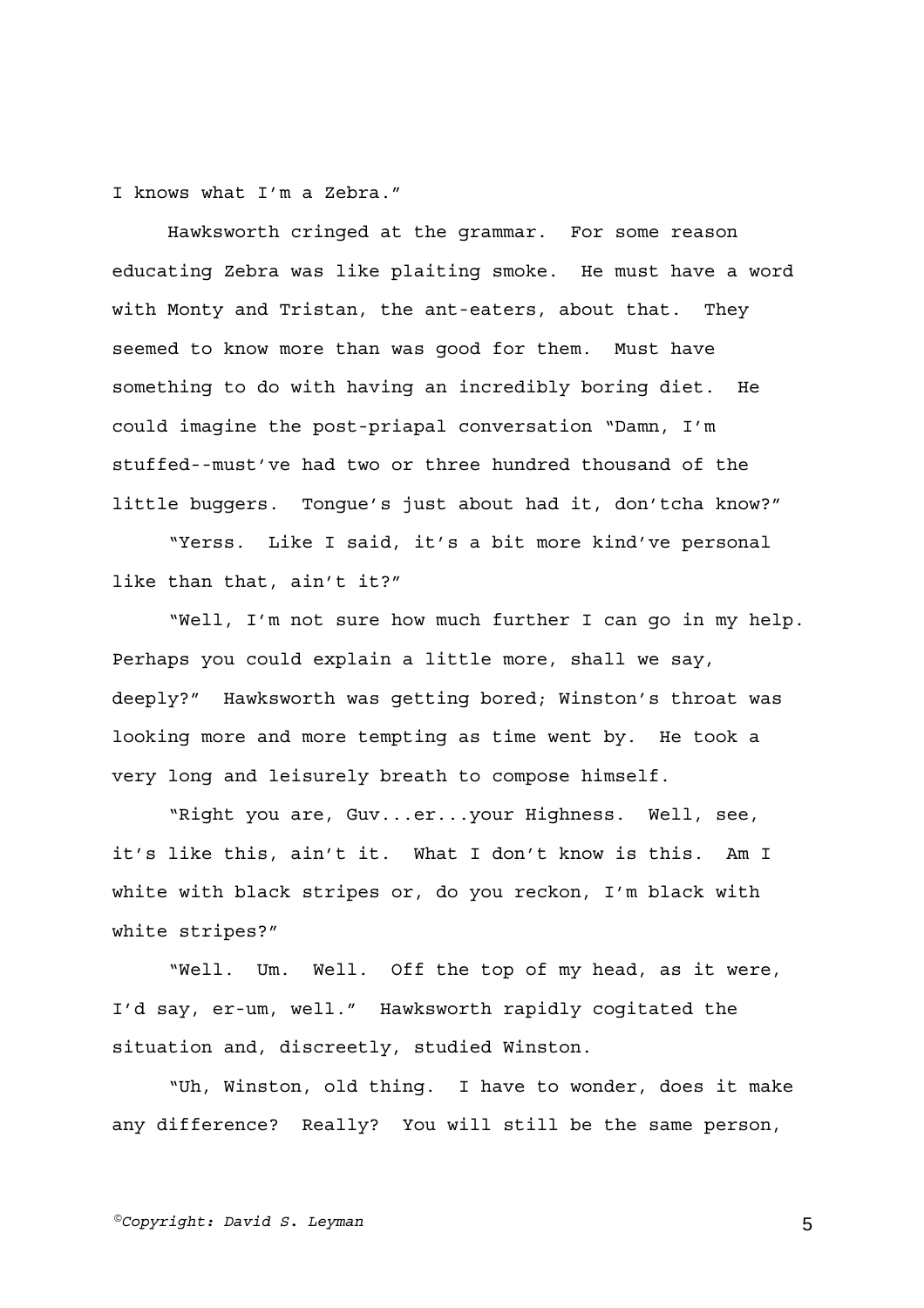sort of style, as you were all along."

"Nah! It's been nagging at me for ages now. I really, really need to know, know what I mean?"

Hawksworth was at a complete loss. "Well, I really don't know what to advise for the best. Perhaps I could do some research on the matter--discreetly, of course, and see what I can come up with. I shall let you know, in due course, how the land lies."

Winston looked uncomfortable. "I don't want for the others to know, sort of thing. I think they'd kind've have a go at me about it, know what I mean? I don't think they'd understand, ain't it?"

"Discretely, Winston. Discreetly. Trust me. Nobody shall be any the wiser as to the originator of this query."

"I ain't a queer, am I? Nah! It's like the main thing is I wouldn't want anybody to know it was me, like, asking, was  $T$ ?"

"Mum's the word. Mum's the word."

Winston went out, frowning. Hawksworth had the nagging feeling that he was wondering what his Mum had to do with it.

#

Later that day, Hawksworth joined the pride. Dilys was chatting with Maxine and Debbie was looking after the cubs. Enid had wandered off in search of something to amuse the little ones with. She returned, as Hawksworth arrived,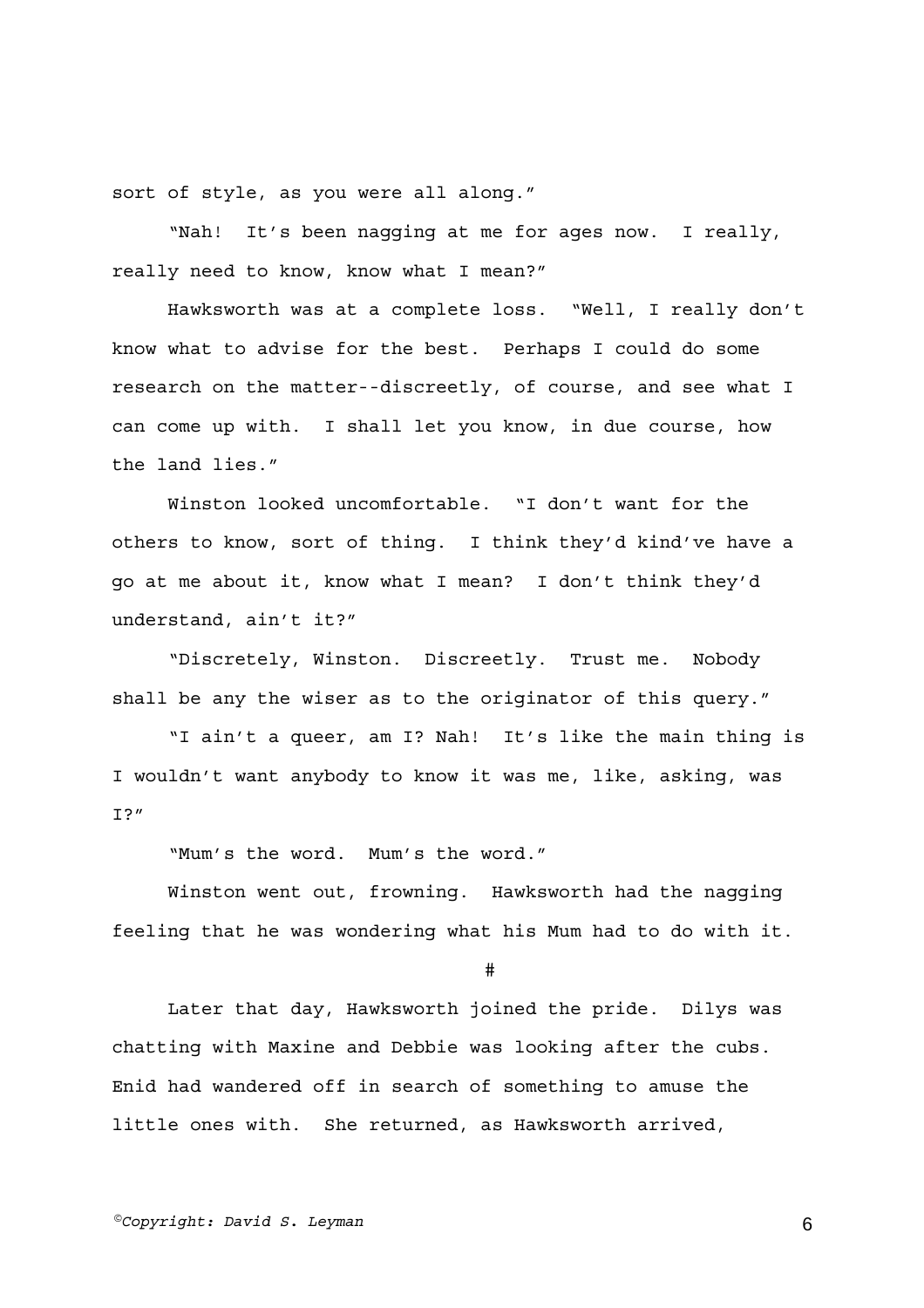carrying a small rat. Hawksworth rather thought it had an offensive odour about it and imagined that it might be bad for the cubs but they seemed not to mind and played happily with it.

"Try not to terrify it, children." He admonished them. Lesser animals are for eating and not for causing anguish. Besides, too much fear makes the meat bitter, you know. Play with it gently and then let it go."

"You seem distant today, Hawksworth." Enid mentioned to him when the children had quietened down a touch.

"Strange thing. Strange thing. Had an earnest young lad come to me with a problem that, for the life of me, I do not know how to deal with. Never heard such a thing. How does a basically ignorant lad like that come up with an idea of that nature? Who put it in his head? Surely he cannot have had the thought himself. Still, you never know."

Enid was perplexed. "What problem?"

"Are Zebras black with white stripes or white with black stripes? Or, are they all different? Or, does it depend on where they come from? This has opened a real bag of worms."

"Can, dear. I think you'll find that the expression is a 'can of worms'."

"Well. Quite. Whatever. Thing is. What do I tell him and what if it gets around? What are the repercussions?"

"I believe you'll have to speak to Amabelle." Enid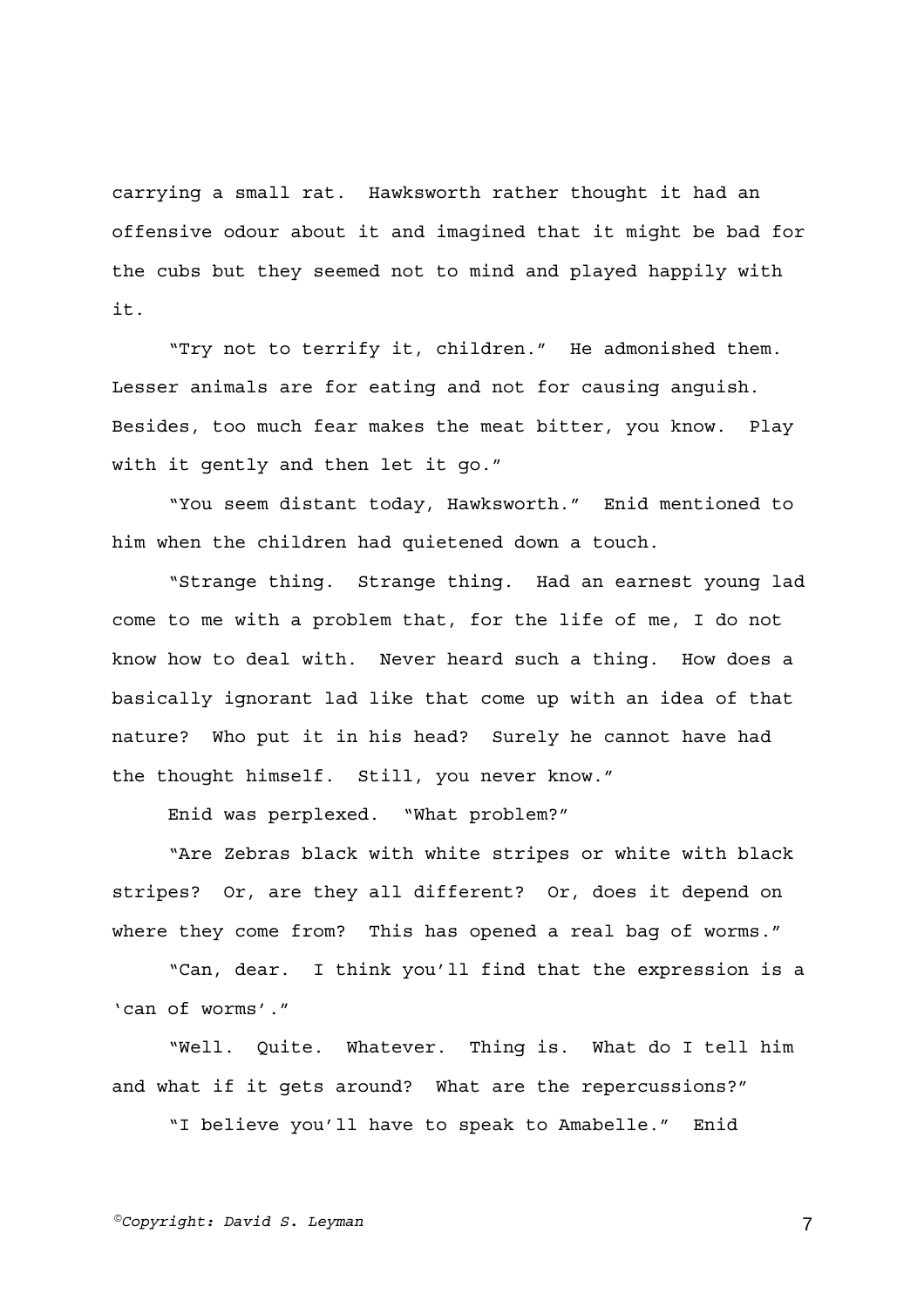nodded as if this was the answer to everything.

"Amabelle?"

"Yes. You know Amabelle. Lives over in the west woods near the edge of the great cliff."

"Oh, Amabelle the owl. Yes, I know. Why should I speak with her?"

"Because, dearest heart. She knows more than do we about such strange things. She has 'The Knowledge'."

"That sounded as if the initials were capitalised. Knowledge of what?"

"Knowledge of mysterious things that animals are not supposed to know. Humans know even less, as is the correct order of things. Amabelle is the one you should seek."

"Whose territory is that?"

"Really, dear. You are getting forgetful in your old age. Your brother, Cameron, has a pride over there. You remember the fuss when he took up with that young thing, what was her name?" Enid sank into an inward looking expression "Constance. That was it. Connie, we called her. We still think she's after ruling the roost and ousting the first wives. Anyway, Cameron will be happy to see you and will, very likely, take you to see Amabelle himself."

Hawksworth considered that. It was true that he had not seen Cameron, his brother, for a long time and a visit would be a pleasure just for its own sake. Perhaps, he thought, he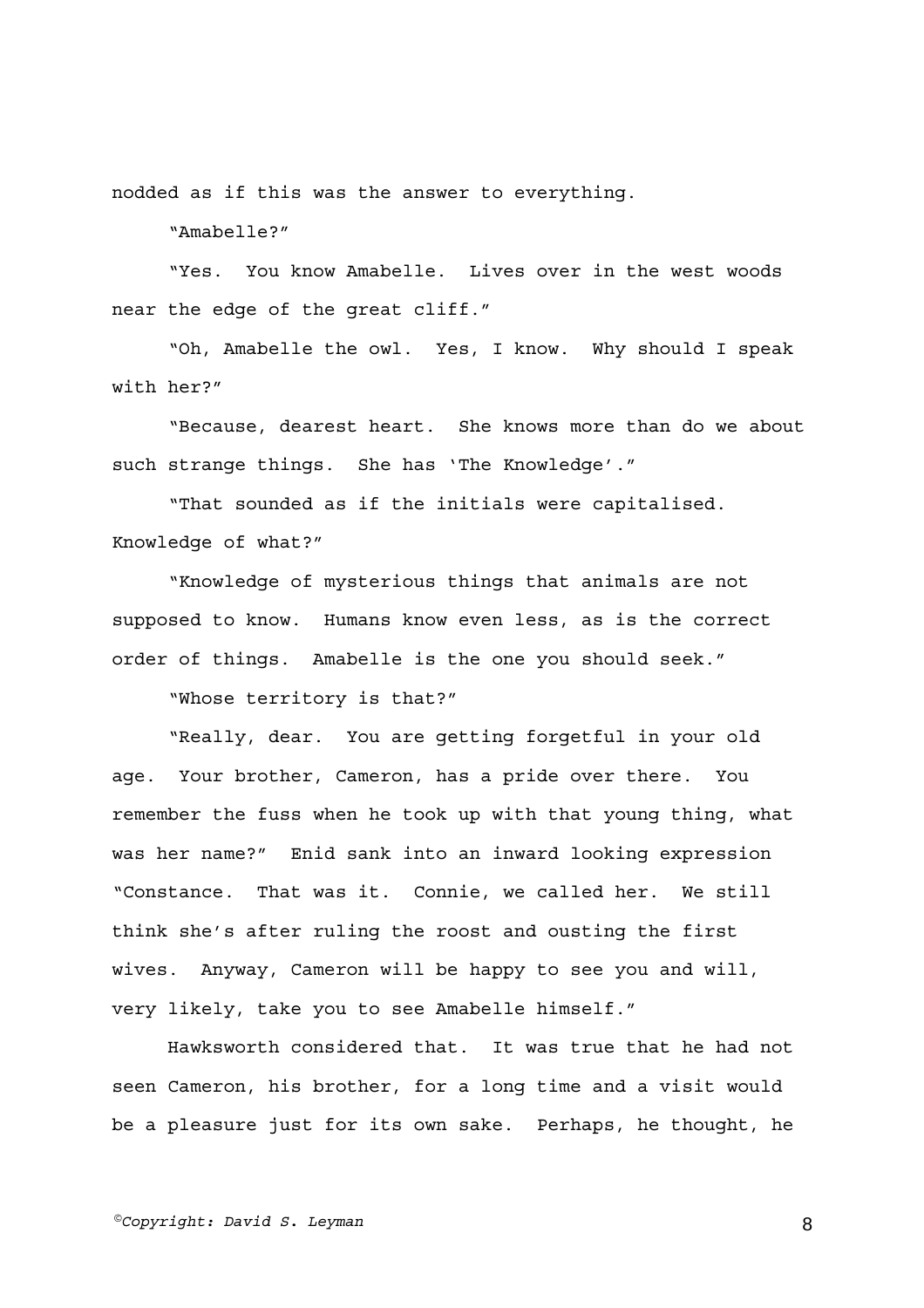could return via the great lake in the north to see the Flamingos and, at the same time, visit with MacDonald and Nathan.

"Enid, you are blessed with genius. I shall leave at first light."

Debbie and Maxine looked up, "Leave? Where?" Debbie asked.

Hawksworth rolled over on the floor and let Enid explain while he felt the youngsters clamber over him to play 'King of the Mountain'.

#

True to his word Hawksworth was up bright and early the very next morning.

"Are you sure you won't have breakfast before you go?" Enid fussed. "It won't take us long to sort out a small deer, or something, for you."

"No, no. I shall be fine, thank you, dear." He breathed deeply of the fresh morning air. "I haven't seen a sunrise for some time. I think I rather like it." He smiled at the pride. "Well, must be off. Things to do, people to see and places to go. Take care of yourselves--I shall be back before you know it."

Dilys took a few steps and a few flaps and soared into the air. 'How odd' he thought 'that someone who looks so ungainly on the ground can look so elegant in the air'.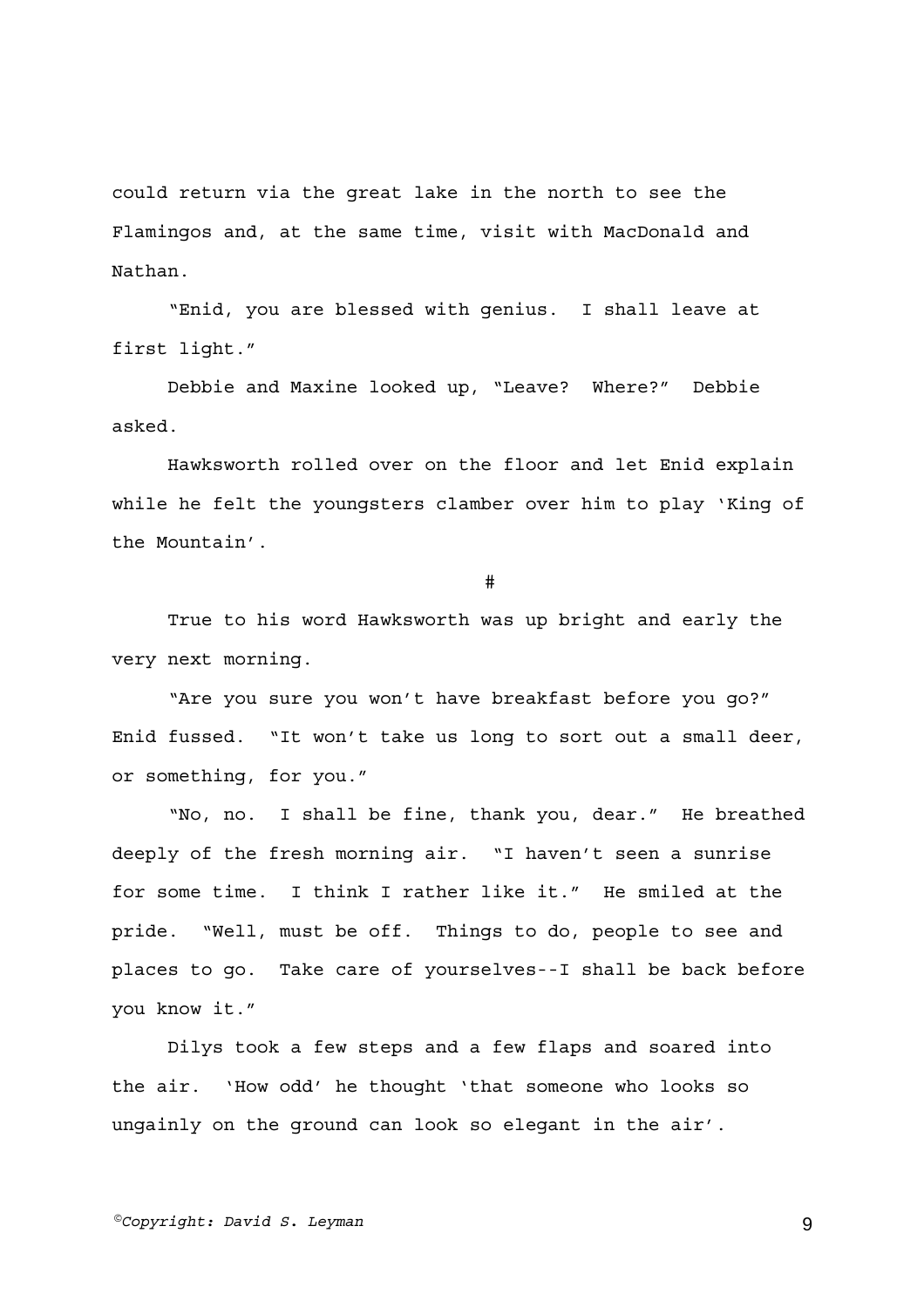He set off due west feeling the young sun on his back and having, for the first time in a very long time, a sense of purpose.

#

It took him a day and a half before he saw Dilys circling impatiently overhead. She watched him creep slowly towards where she was indicating until, at last, he was directly underneath her and greeting Cameron.

Dilys regarded the camaraderie balefully and waited for them to come to the point.

"Well, besides an ardent desire to see me and the girls, what brings you this far west?"

"Curiosity."

"Really? Didn't know you had any, brother of mine."

Hawksworth swatted him playfully around the head with a mighty paw.

Dilys considered that it would have taken the head off any lesser animal but Cameron just laughed.

"Had an odd sort of cove come to me and ask a bloody stupid question. Still, it piqued the old grey cells a bit and sent me out here to ask of that Amabelle type what her advice might be."

"Go on, give me the question."

Hawksworth retold the story and Cameron blinked. "But it makes no difference." He said. "They all taste the same."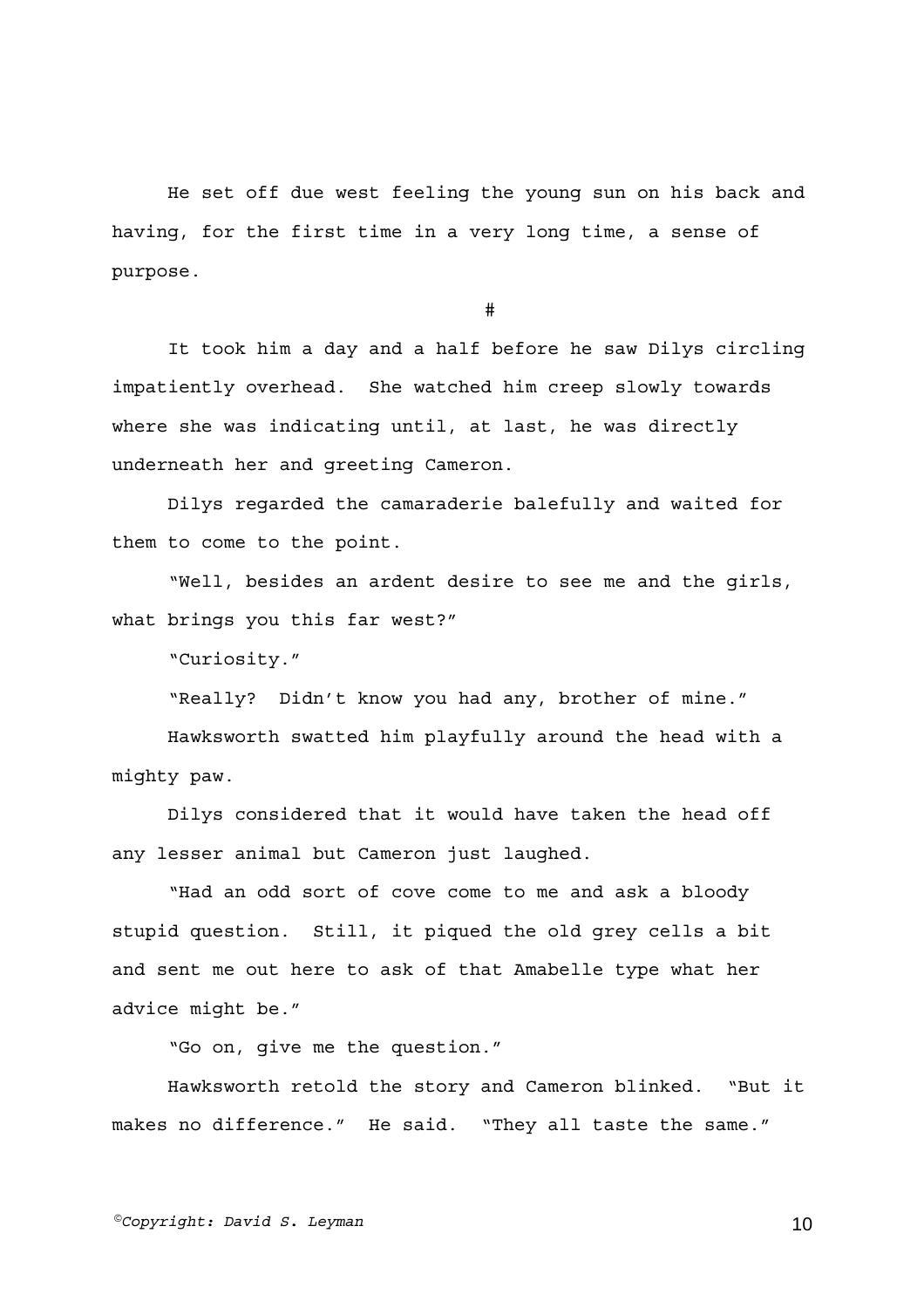He laughed again.

"My thought exactly but the chap was most earnest. If it puzzles him it puts him off eating. Can't be doing with thin meat, you know. Bad for the digestion." They both laughed.

"See what you mean. I'll take you over in the morning. She's a night person so the best time is really early before she gets her head under her wing. Grumpy otherwise, you know."

They flopped down onto the grass, drying out now, and chatted amiably about their families, the old days and days to come.

"Coming up to the difficult times. Have to start pulling in the old tummy."

"Aye. We'll be going around the hyenas and jackals to stop them getting greedy and killing for the sake of it. Still, the cubs'll be well catered for."

Towards late afternoon Connie called them over for dinner. The girls had brought down a lame giraffe and were loathe to drag it over to where the boys were deep in conversation.

"It's too heavy to move, you'll have to come over yourselves if you want anything to eat." She shouted.

"Women!" Cameron raised his eyebrows and looked skywards. "Always an issue to be made. Why can't they just say nicely 'dinners ready over here, lads'?"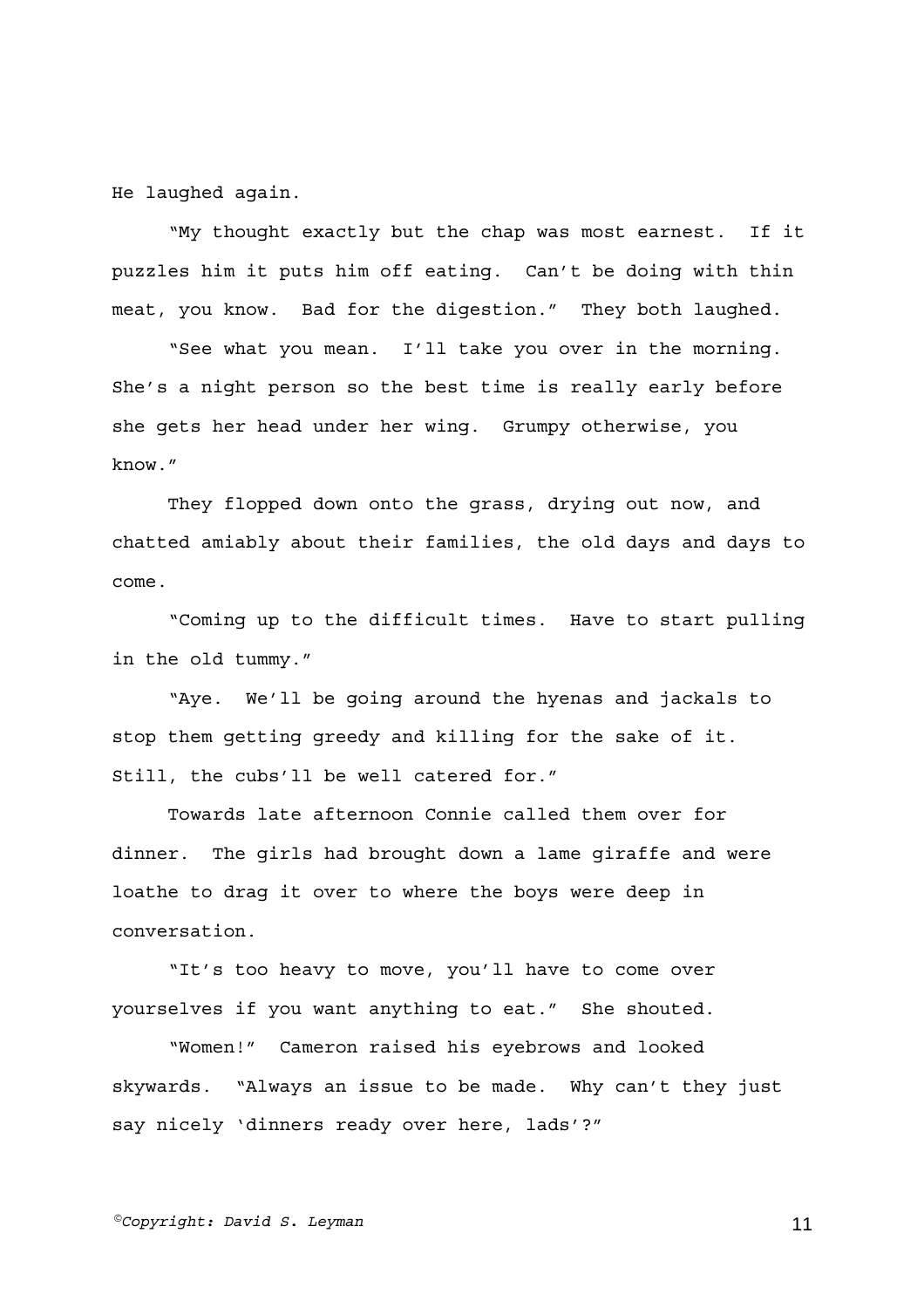"Possibly they're just jealous because we're better looking than them."

They laughed and hauled themselves up onto their feet.

#

It was still dark when Cameron led the way silently on soft, padded feet, to the woods. Both of them were accustomed to making their way around the grasslands at night, their night-vision was superb. Their ears were pricked up and alert for the slightest sound that was alien to the environment. Neither of them spoke. Hawksworth followed Cameron, allowing Cameron a few paces start. Once or twice they heard a hyena backing off through the occasional thickets knowing that it would be unwilling to challenge both of them right now--even with the pack in attendance.

The sky over the eastern ridge was just starting to glow faintly so that they both knew the great cliff on that side was about to give birth to a new sun. They moved into the wood, Hawksworth stopped at a motion from Cameron who walked very gently on. After several body lengths he stopped, looking up, and flicked his tail in the 'come forward' way.

Hawksworth slid silently alongside, also looking up into the tree. He saw nothing.

"Amabelle?" Cameron whispered.

"Ooooo--Cameron." Amabelle replied.

"Didn't want to disturb you in your sleep. Tried to move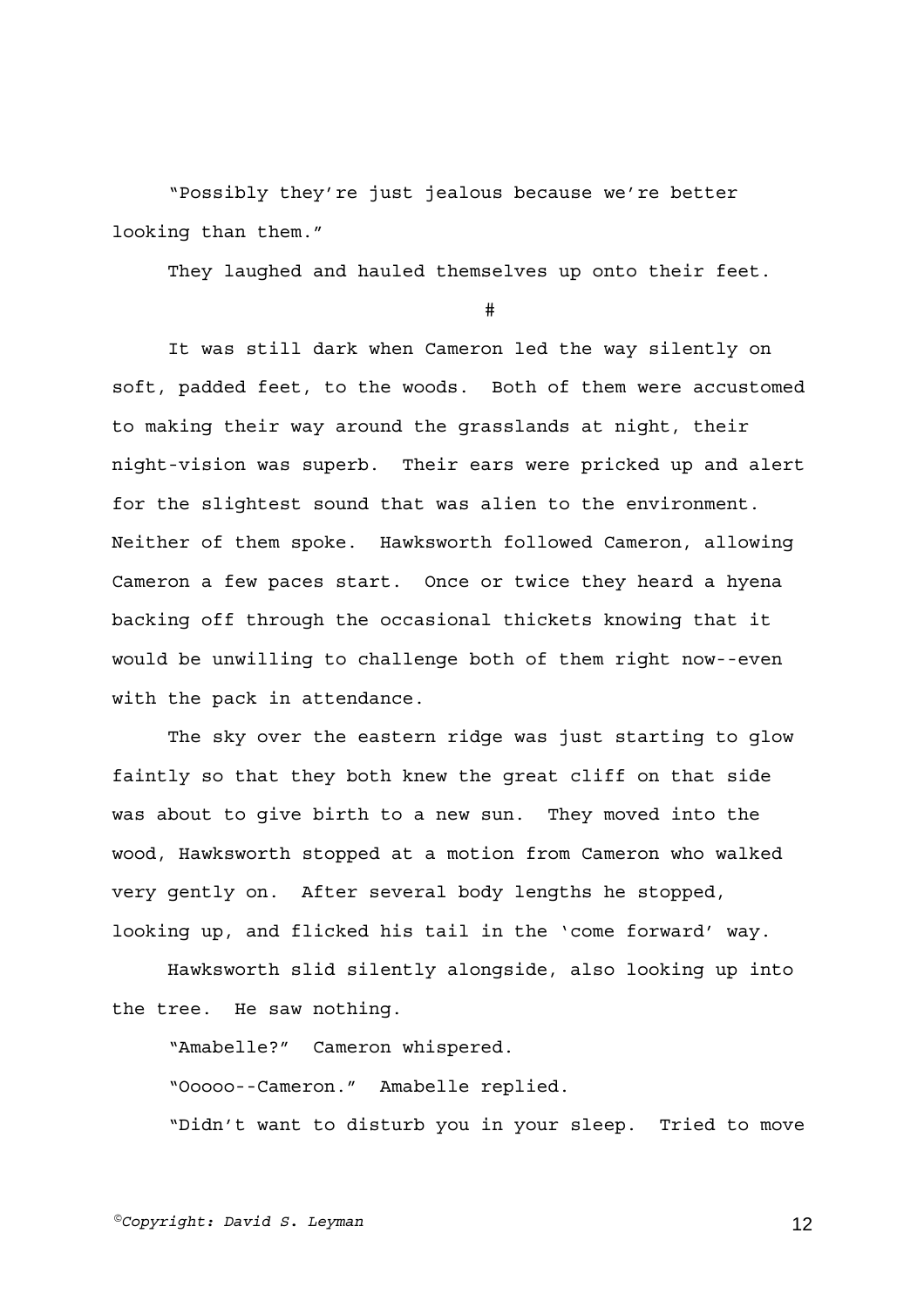quietly."

"Heard yooooou." Amabelle spoke softly.

"Your ears are far better than ours, Amabelle. Could you use them to listen to a problem from my brother, Hawksworth?"

"Hawksworth. Yes. I have not been so far east for a long time. I used to see yoooou when I was younger and yoooou were a cub. Yes. Speak."

"Thank you, Amabelle." Hawksworth also whispered out of deference to the old lady. "I have been approached by an earnest young man who needs to know the answer to his puzzle."

Hawksworth retold the story of Winston's plea for information. "Then Enid said that you may be able to help."

"Enid. Yes. She had her cubs catch me mice when I was sick. For Enid. Yes."

Amabelle went into a thoughtful posture, finally ruffling her feathers and shaking her head. She looked all around her to make sure that nobody was spying on them and spoke very quietly to them. "You must tell this earnest young man that he should go to the round hill at midnight following midsummer's day and ask the sky. The sky will tell him. Clouds will appear and a voice will speak from the clouds. It is the voice of the sky. The sky knows everything. It will tell him once only. Then he will know."

"I am sorry to trouble you Amabelle, but things will look different from the air. Where is the round hill?"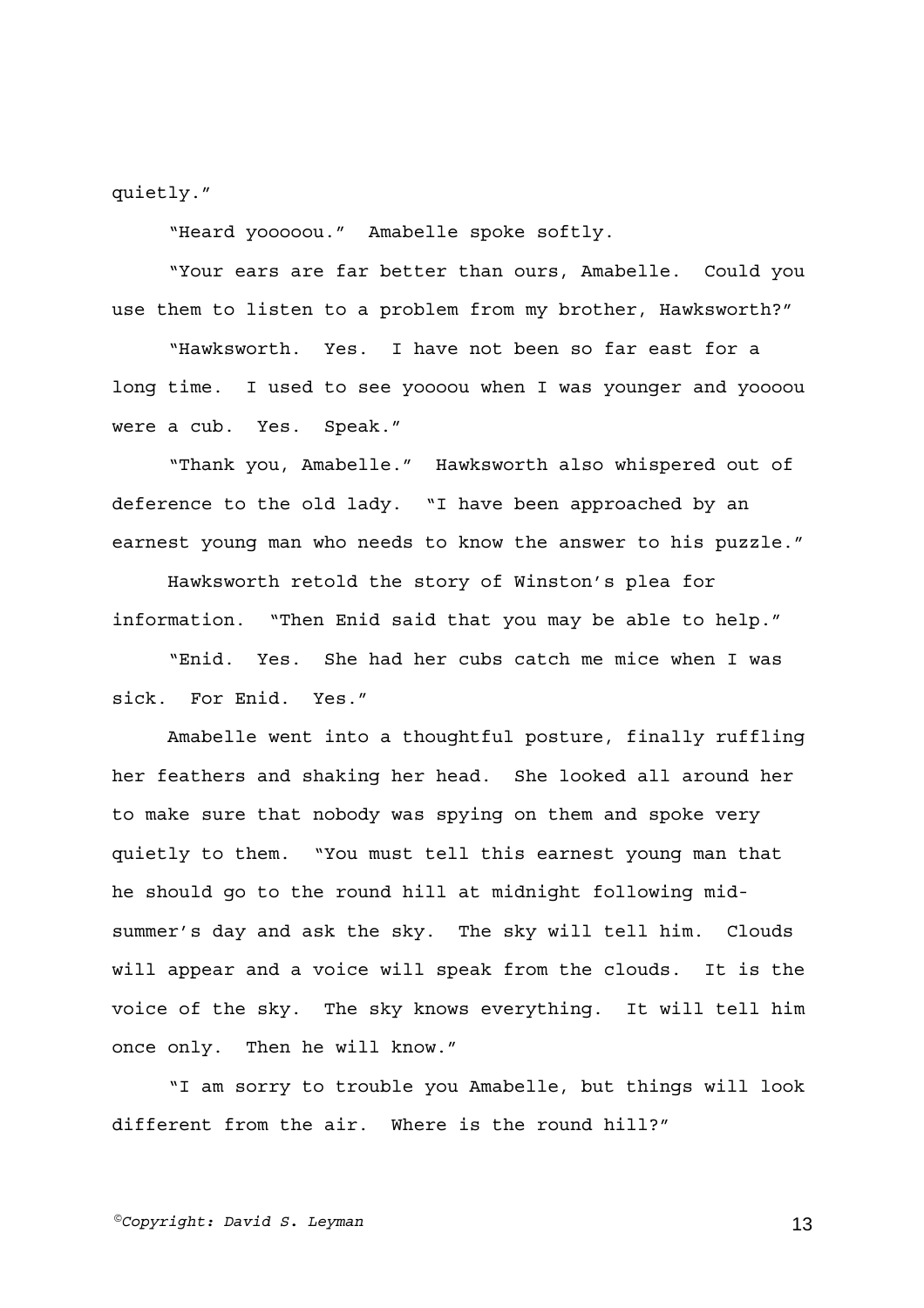"Dilys. Yes. Dilys knows. Tell her the Flamingos know. She will know. Yes."

"Thank you, Amabelle. You are kind and generous."

There was no answer. Amabelle's head was under her wing and the great, round, eyes were closed. She was deep in sleep.

#

Hawksworth was recounting his journey to the girls when Dilys floated in, bounced a couple of times and came to a stop near him.

"Winston is on his way." She informed him dolefully.

"Excellent. Perhaps you would show him in to my private area when he arrives?"

"Certainly, Sire. I live but to serve and obey."

Hawksworth was certain there was a gleam in the stork's eye as she pottered off looking as if she was on stilts.

"So, there you have it. Everybody over there seems ghappy enough. Apparently there was a protracted conversation among the girls that put Constance in her place and now they operate as a decent pride should. Ah. Winston is here. Please excuse me, Ladies."

They grinned at him, anxious for him to go so they could interpret what he had said into the female versions.

"Men!" He heard Maxine say as he left. "Take everything at face value. How would they survive without us....?" He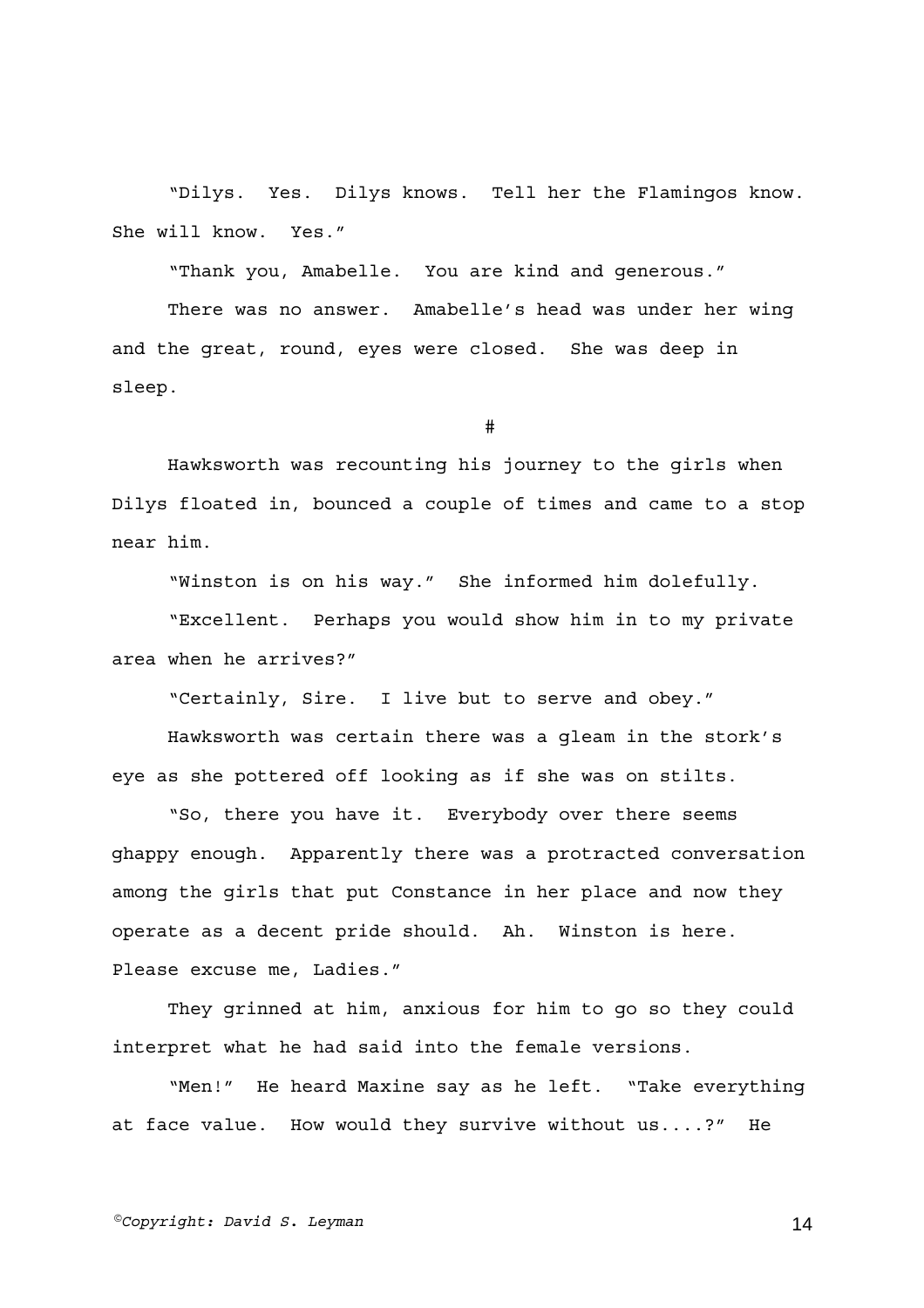voice faded to nothing as he rounded the corner and nearly bumped into Winston.

"Oh, hello, old thing." Hawksworth said.

"Yers. I'm Winston, your Royal wotsit--Highness."

"So I believe. Well, Winston. I have done some research and travelling and discovered an interesting little snippet. Do you know the 'round hill' up near where the Flamingos are?"

"Yers. Yers. I do. Up north, ain't it?"

"Absolutely. Well, the thing is, you have to ask the sky. Stand on the hill and aske the sky but you have to do this thing at midnight on the evening of the longest day- midsummer, don't you see?"

"Not much difference in day length here, know what I mean? Still, I could always ask Monty and Tristan. They seem to know things like that if I can get 'em to listen long enough, ain't it? So, what does I say, then, sort of thing?"

"Just stand on the hill at the appointed hour and ask the sky. I am told it will answer every animal once should they ask their question of it."

"Well, it's like this, innit? How do I convince the herd to go there at that time?"

"Tell them you've heard there's better grass up there. Maybe it's true since it's near the lake and, with all those Flamingos there, it's bound to be well fertilised, as it were."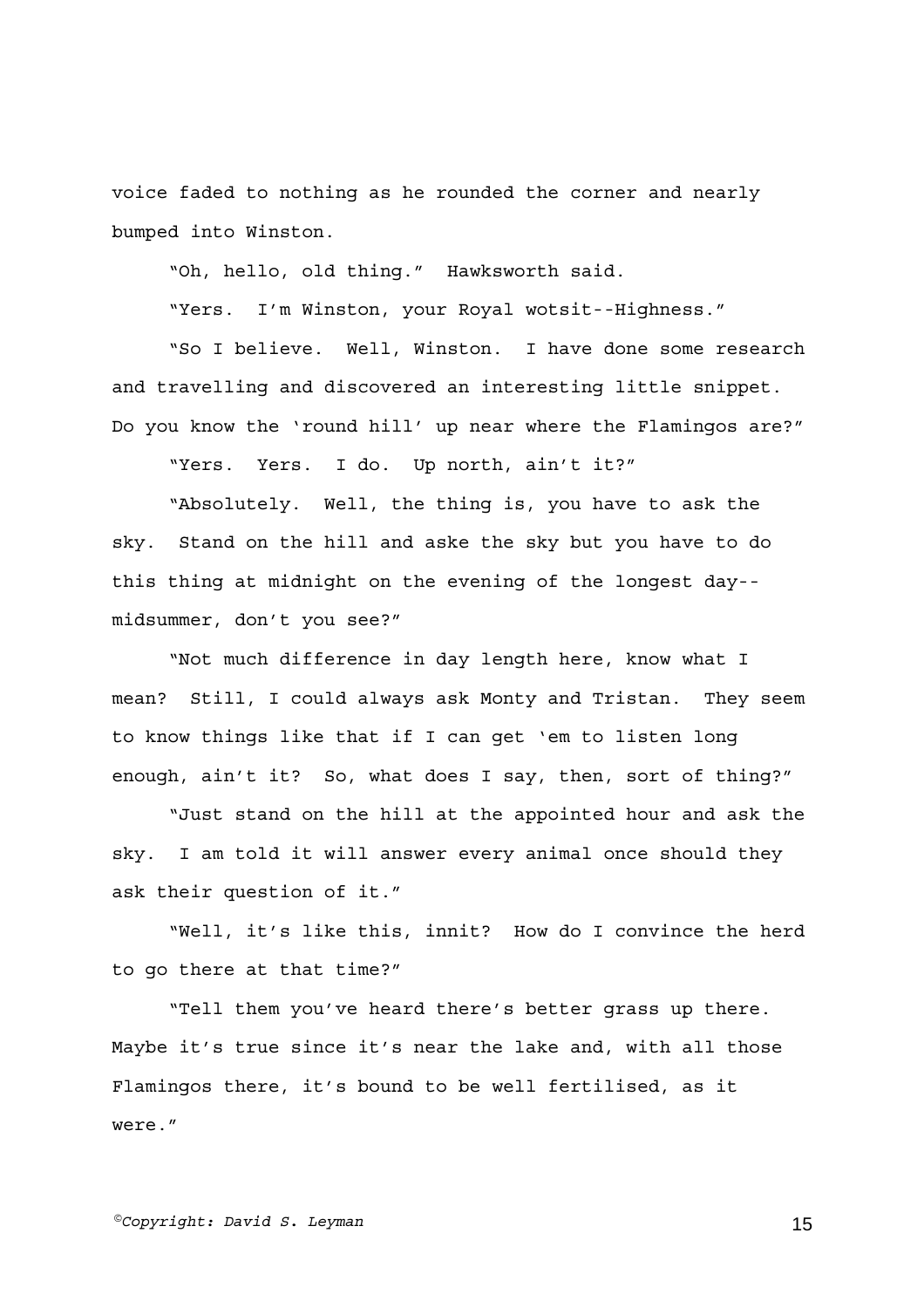"Yers. Could try that, couldn't I. Yers. Cheers then. I'll give it a go and let you know how it goes, then, know what I mean?"

"I believe I have the gist, sort of thing."

Winston nodded, as Zebra do, and left Hawksworth in peace.

Hawksworth went back to the girls, lay down on the grass and closed his eyes. He was exhausted. He dreamt of having a Zebra by the throat.

#

Several months later, Dilys flopped down in front of Hawksworth.

```
"He's here again." 
     "Who?" 
     "Winston" 
     "Who?" 
     "Winston. The Zebra." 
     "No." 
     "Yes." 
     "Ye Gods. What does he want?" 
     "You." 
     "Why?" 
     "Don't know. He said it is a matter of a personal nature 
and that he will divulge this only to yourself--in private." 
     "Why me?"
```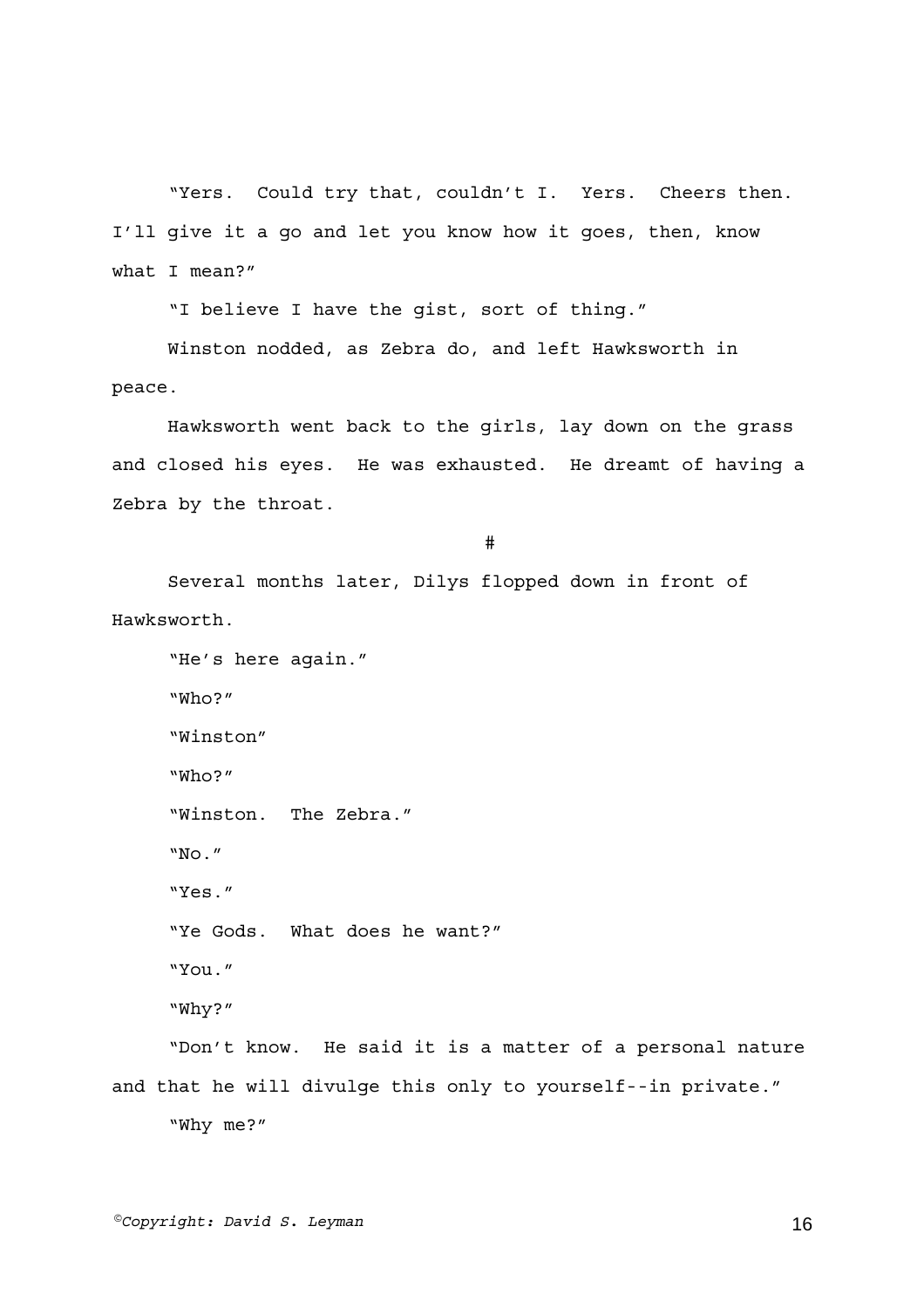"Because, Your Royal Highness, you are the King. The responsibility for these things lie entirely with you. Should you no longer wish to be King I could go and speak with Nathan. He is, I believe, still active in local politics."

"Nathan is brave and clever but Elands do not evoke fear at the appropriate times to the appropriate animals."

Dilys knew who he meant but chose to let it ride.

Hawksworth acknowledged her silence and motioned for her to show him in. He felt tired already.

Winston snuffled around the corner.

"Hello, Guv--yer wotsit, thingy, Highness an' that. I'm back, ain't I?"

"As I see. What news, Winston?"

Well, it's like this, see. I been to the hill, see, like what you was saying. Yers. I been there an' I done like what you said, and all that, know what I mean? And then, well, see, the thing is, it spoke."

"What spoke, Winston?"

"The sky spoke, didn't it? Fair bloody messed meself, didn't I? Bloody frightening 'aving the sky bloody speak to you like that, ain't it?"

"I presume you asked it the same question as the one you posed to me?"

"Yers. I did, didn't I? I said to it, I says, I said 'Am I black with white stripes or white with black stripes?' I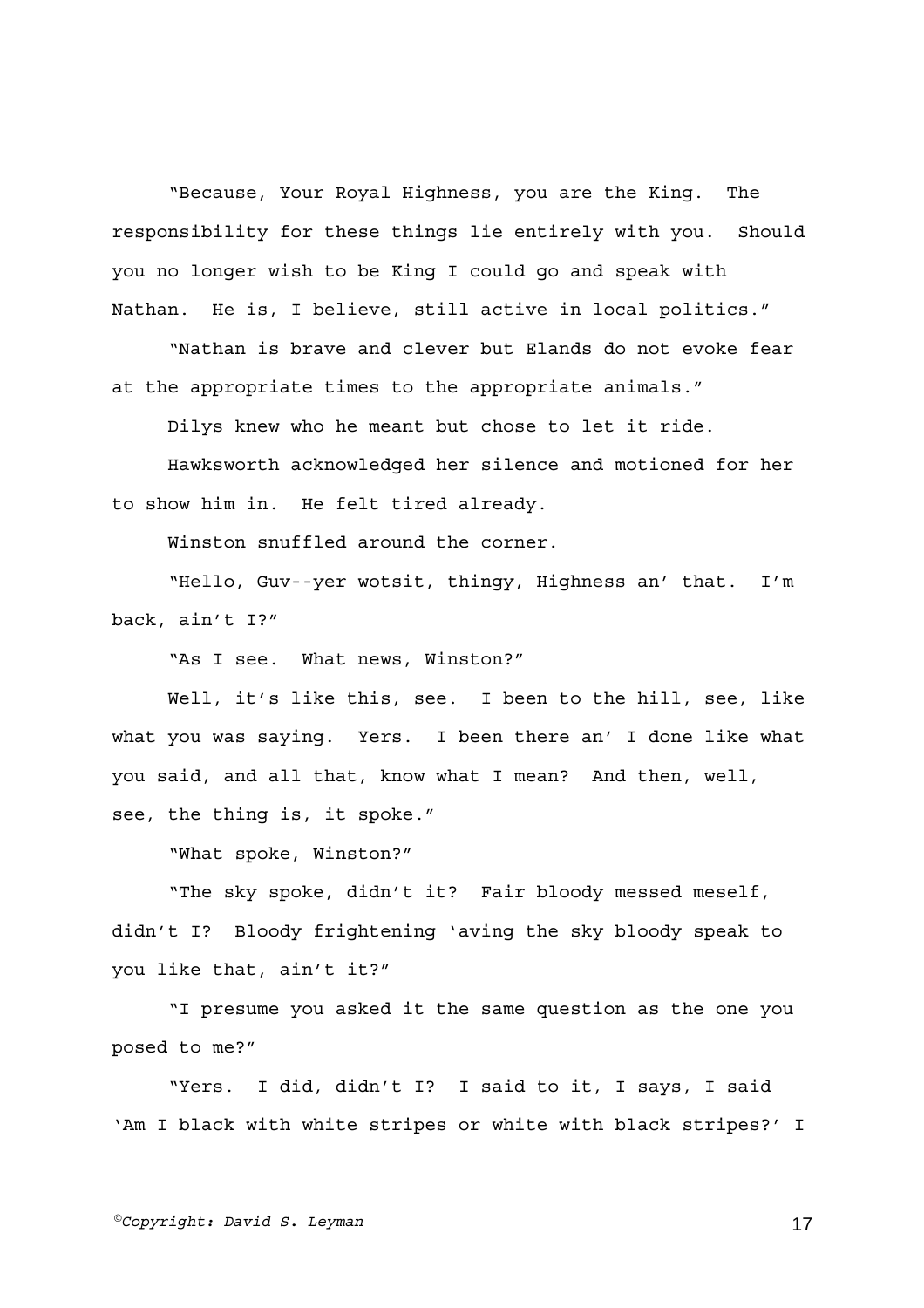says."

"And the sky replied?"

"Yers. It bloody did. Weren't expecting that, know what I mean? Fair bloody messed meself badly, didn't I?"

"What did it say, Winston?"

"It said 'You are what you are' in that rumbly way that skies speak in, sort of thing."

Hawksworth had never heard a sky talk so he was bemused that Winston seemed to find the speech 'normal'. He decided to ignore it and proceeded. "Ah. So you have your answer, then. You must be very comforted...."

"Nah! Nah! I don't know what it means, do I? I ain't no better off than what I was before. What does it mean--'You are what you are'? Just another bloody mystery, ain't it, know what I mean?"

"Well, I, er.... Let me ponder this and come back to you on the matter. Somebody will understand, surely. Monty? Tristan perhaps?"

"I dunno what they's talking about at best. They do rabbit on, know what I mean? It's like they got a private language all to they's own selves."

"Yes. I understand precisely what you mean." Hawksworth resisted the temptation to roll his eyes and got an immediate image of his teeth on Winston's throat again. "Leave it with me; I'll send Dilys when I have something for you."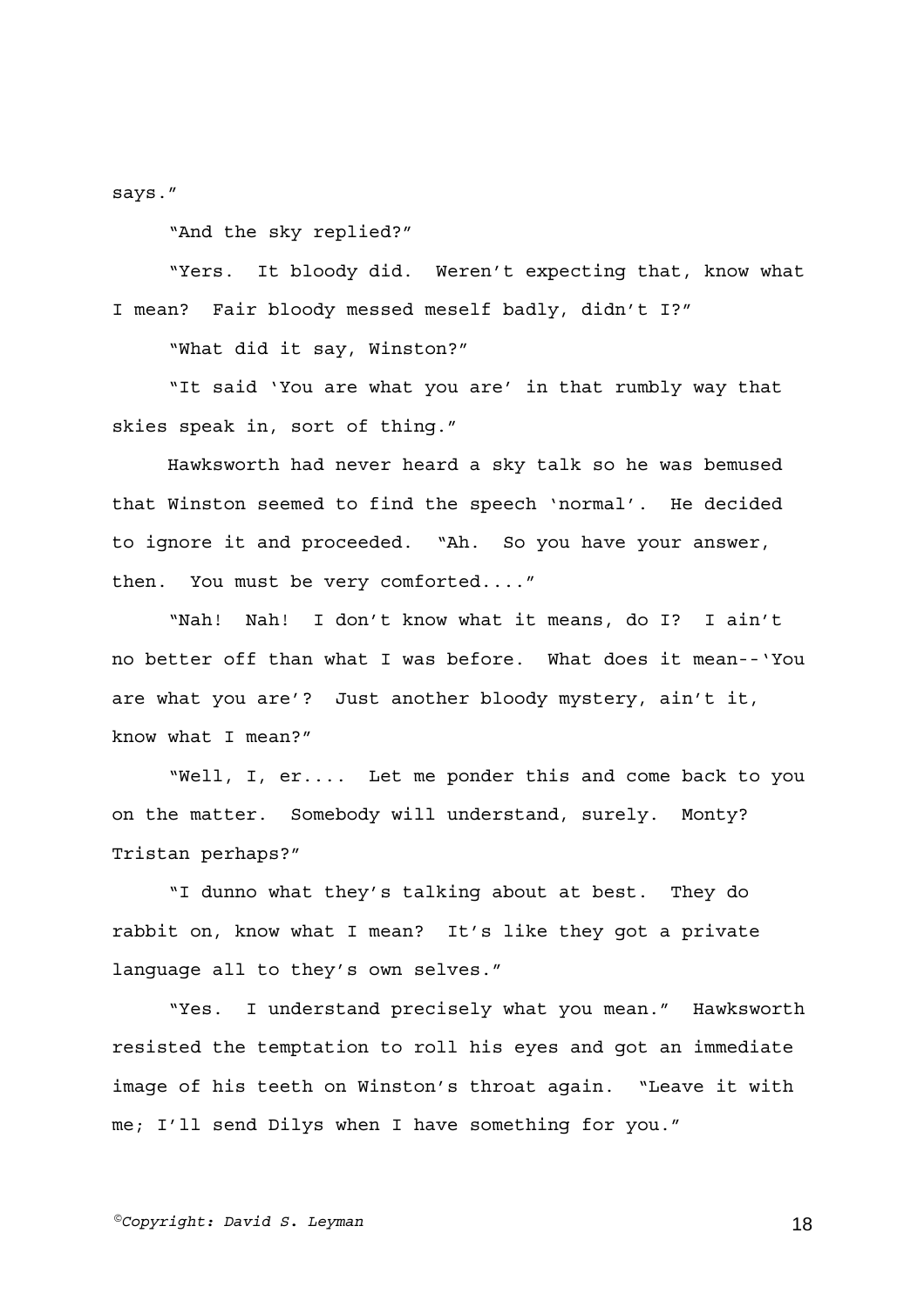"Right, you are, Guv, yer Royalness, sort of thing." Winston was clearly out of sorts with himself as he bumbled off into his own world.

Hawksworth spoke to Enid. "Do you think it's worth bothering Amabelle again, Enid? Surely somebody must have an answer."

"Oh, yes. I do."

"Really?" Hawksworth was staggered.

"Of course. We females aren't all teeth, claws and blood dripping from the lips kind of people, you know."

Hawksworth cringed. He expected Enid to say 'know what I mean?' but she stopped, crucially, at the correct point.

"Shall I call Winston back?" He asked.

"No, no. He may be mortified if he knows that you have told me his innermost secret thoughts. Let me explain it to you and then you can tell him yourself. He will be impressed by your great wisdom and then we can go get dinner." She grinned wickedly. "No. Not Winston. Not yet."

#

Dilys appeared. "He's here." "Who?"

Dilys just peered at him.

"Oh. Winston. Yes. Of course. He must have got quite a way."

"He feels uncomfortable being near the pride. Know what